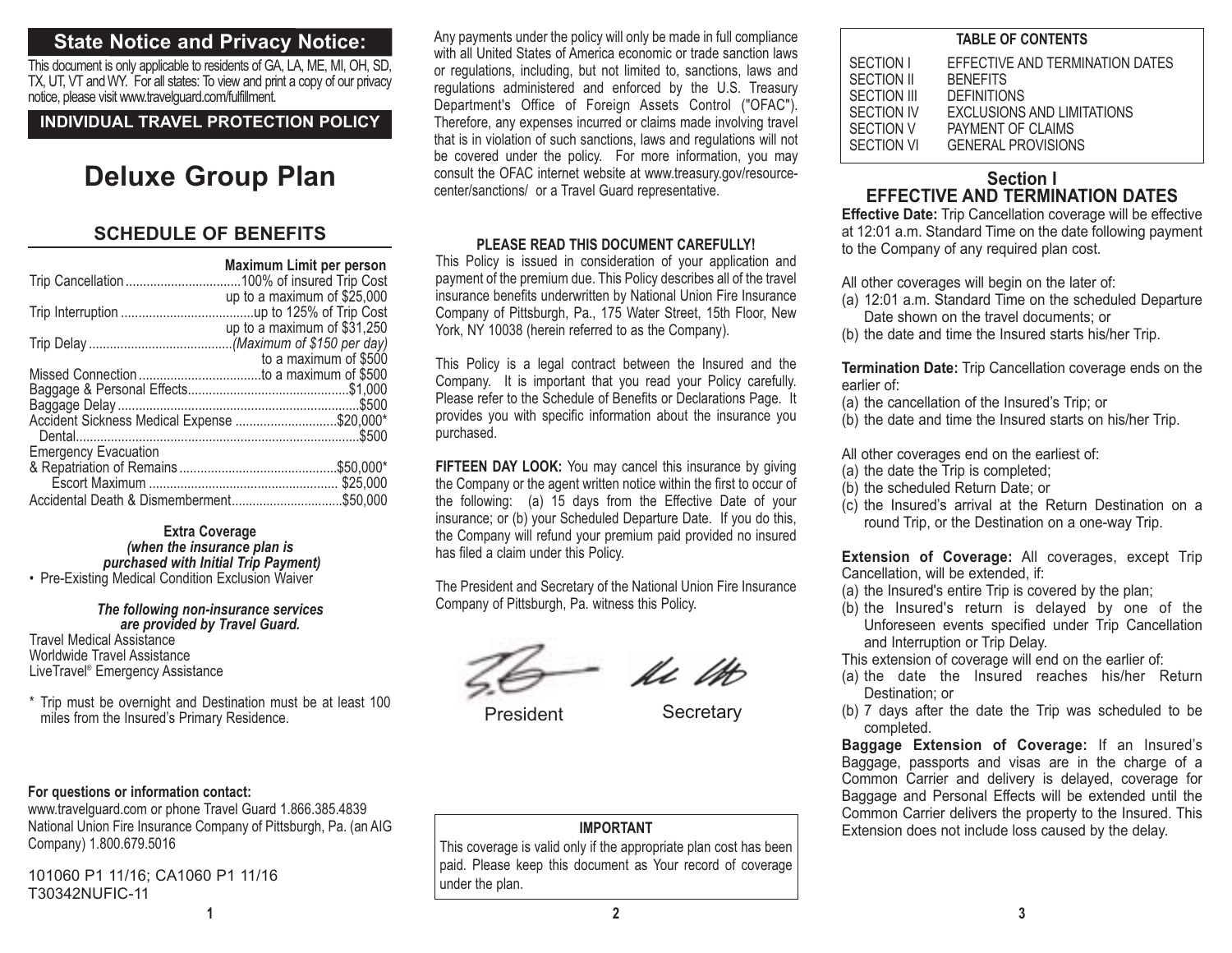# **Section II - BenefitsTRIP CANCELLATION AND INTERRUPTION**

The Company will reimburse the Insured a benefit, up to the Maximum Limit shown in the Schedule or Declarations Page if an Insured cancels his/her Trip or is unable to continue on his/her Trip due to any of the following Unforeseen events:

- (a) Sickness, Injury or death of an Insured, Family Member, Traveling Companion or Business Partner;
	- (1) Sickness or Injury of an Insured, Traveling Companion or Family Member traveling with the Insured must be so disabling as to reasonably cause a Trip to be canceled or interrupted or which results in medically imposed restrictions as certified by a Physician at the time of Loss preventing continued participation in the Trip;
	- (2) Sickness or Injury of a Family Member not traveling with the Insured. Such disability must be so disabling as to reasonably cause a Trip to be canceled or interrupted and must be certified by a Physician;
	- (3) Sickness or Injury of the Business Partner must be so disabling as to reasonably cause the Insured to cancel or interrupt the Trip to assume daily management of the business. Such disability must be certified by a Physician;
- (b) Inclement Weather causing delay or cancellation of travel;
- (c) Strike causing complete cessation of travel services at the point of departure or Destination;
- (d) the Insured's Primary Residence being made Uninhabitable or Inaccessible by Natural Disaster, vandalism or burglary;
- (e) the Insured or Traveling Companion is hijacked, quarantined, subpoenaed or required to serve on a jury;
- (f) a Terrorist Incident in a City listed on the Insured's itinerary within 30 days of the Insured's scheduled arrival;
- (g) the Insured or Traveling Companion is involuntarily terminated or laid off through no fault of his or her own provided that he or she has been an active employee for the same employer for at least 1 year. Termination must occur following the effective date of coverage. This provision is not applicable to temporary employment, seasonal employment, independent contractors or self-employed persons;
- (h) the Insured and/or Traveling Companion is involved in or delayed due to an traffic accident, substantiated by a police report, while en route to the Insured's Destination.

#### **SPECIAL NOTIFICATION OF CLAIM**

The Insured must notify Travel Guard as soon as reasonably possible in the event of a Trip Cancellation or Interruption claim. If the Insured is unable to provide cancellation notice within the required timeframe, the Insured must provide proof of the circumstance that prevented timely notification.

**Trip Cancellation Benefits**: The Company will reimburse the Insured for Forfeited, prepaid Trip Cost up to the Maximum Limit shown in the Schedule or DeclarationsPage for Trips that are canceled prior to the scheduled Departure due to any of the Unforeseen events shown above.

**Trip Interruption Benefits:** The Company will reimburse the Insured up to the Maximum Limit shown in the Schedule or Declarations Page for Trips that are interrupted due to the Unforeseen events shown above for:

- (a) Unused portion of nonrefundable, prepaid insured Trip Cost, and
- (b) additional transportation expenses incurred by the Insured, either
	- (1) to the Return Destination; or
	- (2) from the place that the Insured left the Trip to the place that the Insured may rejoin the Trip; or
- (c) additional transportation expenses incurred by the Insured to reach the original Trip Destination if the

Insured is delayed and leaves after the Departure Date. However, the benefit payable under (b) and (c) above will not exceed the cost of economy airfare or the same class as the Insured's original ticket, less any refunds paid or payable, by the most direct route.

### **SINGLE OCCUPANCY BENEFIT**

The Company will reimburse the Insured, up to the Trip Cancellation and Trip Interruption Maximum Limits shown in the Schedule or Declarations Page, for the additional cost incurred during the Trip as a result of a change in the per person occupancy rate for prepaid, nonrefundable travel arrangements if a person booked to share accommodations with the Insured has his/her Trip canceled or interrupted due to any of the Unforeseen events shown in the Trip Cancellation and Trip Interruption section and the Insured does not cancel.

## **TRIP DELAY**

The Company will reimburse the Insured up to the Maximum Limit shown in the Schedule or DeclarationsPage for Reasonable Additional Expenses until travel becomes possible to the originally scheduled Destination, if the Insured's Trip is delayed 6 or more consecutive hours and prevents the Insured from reaching the intended Destination as a result of a cancellation or delay of his/her Trip for one of the Unforeseen events listed below:

- (a) Injury or Sickness of the Insured or Traveling Companion;
- (b) Common Carrier delay;
- (c) the Insured's or Traveling Companion's lost or stolen passports, travel documents or money;
- (d) the Insured or Traveling Companion is quarantined;
- (e) Natural Disaster.

Incurred expenses must be accompanied by receipts.

This benefit is payable for only one delay per Insured, per Trip.

If the Insured incurs more than one delay in the same Trip the Company will reimburse the Insured for the delay with the largest benefit up to the Maximum Limit shown in the Schedule or Declarations Page. The Insured Must: Contact Travel Guard as soon as he/she knows his/her Trip is going to be delayed more than 6 hours.

# **MISSED CONNECTION**

If, while on a Trip, the Insured misses a Trip departure resulting from cancellation or delay of 3 or more hours of all regularly scheduled airline flights due to Inclement Weather or Common Carrier caused delay, the Company will reimburse the Insured up to the Maximum Limit shown in the Schedule or Declarations Page for:

- (a) additional transportation expenses incurred by the Insured to join the departed Trip; and
- (b) pre-paid, non-refundable Trip payments for the Unused portion of the Trip.

The Common Carrier must certify the delay of the regularly scheduled airline flight.

# **BAGGAGE AND PERSONAL EFFECTS**

The Company will reimburse the Insured, up to the Maximum Limit shown in the Schedule or DeclarationsPage subject to the special limitations shown below, for Loss, theft or damage to the Insured's Baggage, personal effects, passports, travel documents, credit cards and visas during the Insured's Trip.

#### **Special Limitations:**

The Company will reimburse the Insured up to:

- \$500 for the first item and thereafter
- \$250 per each additional item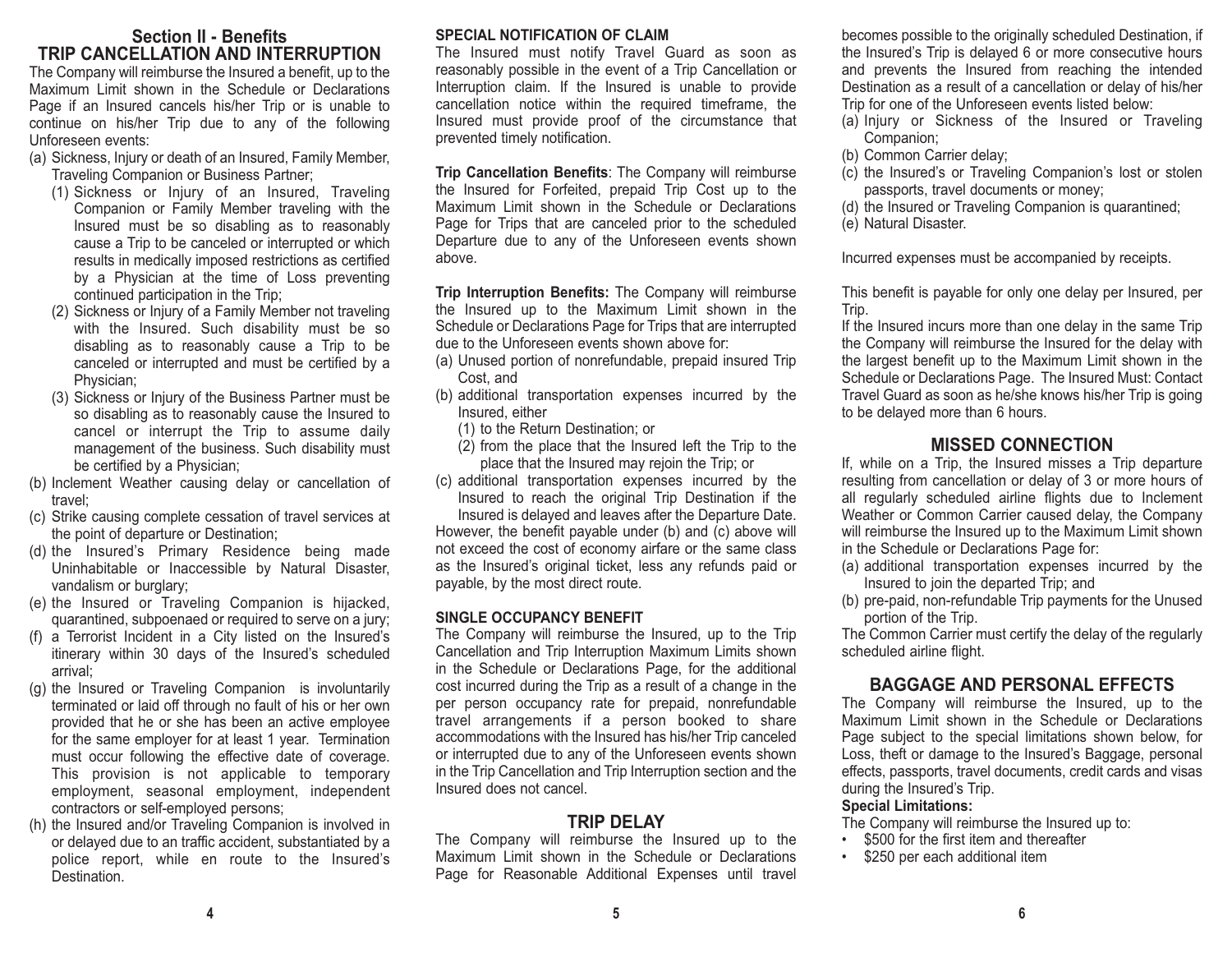\$500 aggregate on all Losses to: jewelry, watches, furs, cameras and camera equipment, camcorders, computers, electronic devices, including but not limited to: lap top computers, cell phones, electronic organizers and portable CD players.

Items over \$150 must be accompanied by original receipts.

The Company will pay the lesser of:

(a) the cash value (original cash value less depreciation) as determined by the Company or

(b) the cost of replacement.

The Company may take all or part of the damaged Baggage at the appraised or agreed value. In the event of a Loss to a pair or set of items, the Company may at its option:

- (a) repair or replace any part to restore the pair or set to its value before the Loss; or
- (b) pay the difference between the cash value of the Baggage before and after the Loss.

The Company will only pay for Loss due to unauthorized use of the Insured's credit cards if the Insured has complied with all requirements imposed by the issuing credit card companies.

# **BAGGAGE DELAY**

If the Insured's Baggage is delayed or misdirected by the Common Carrier for more than 24 hours while on a Trip, the Company will reimburse the Insured up to the Maximum Limit shown in the Schedule or Declarations Page for the purchase of Necessary Personal Effects. Necessary Personal Effects do not include jewelry, perfume and alcohol. Incurred expenses must be accompanied by receipts. This benefit does not apply if Baggage is delayed after the Insured has reached his/her Return Destination.

### **ACCIDENT SICKNESSMEDICAL EXPENSE BENEFIT**

If, while on a Trip, an Insured suffers an Injury or Sickness that requires him or her to be treated by a Physician, the Company will pay a benefit for Reasonable and Customary Charges, up to the Maximum Limit shown in the Schedule or Declarations Page. The Company will reimburse the Insured for Medically Necessary Covered Expenses incurred to treat such Injury or Sickness within one year of the date of the accident that caused the Injury or the onset of the Sickness provided the initial documented treatment was received from a Physician during the Trip. The Injury must first occur or the Sickness must first begin while on an overnight Trip with a Destination of at least 100 miles from the Insured's Primary Residence, while covered under this Policy.

## **Covered Expenses:**

The Company will reimburse the Insured for:

- •services of a Physician or registered nurse (R.N.);
- •Hospital charges;
- •X-rays;
- •local ambulance services to or from a Hospital;
- • artificial limbs, artificial eyes, artificial teeth or other prosthetic devices;
- • the cost of emergency dental treatment only during a Trip limited to the Maximum Limit shown in the Schedule or Declarations Page. Coverage for emergency dental treatment does not apply if treatment or expenses are incurred after the Insured has reached his/her Return Destination, regardless of the reason. The treatment must be given by a Physician or dentist.

**Advance Payment:** If an Insured requires admission to a Hospital, Travel Guard will arrange advance payment, if required. Hospital confinement must be certified as Medically Necessary by the onsite attending Physician.

# **EMERGENCY EVACUATIONAND REPATRIATION OF REMAINS**

The Company will pay for Covered Emergency Evacuation Expenses incurred due to an Insured's Injury or Sickness that occurs while he or she is on a Trip. Benefits payable are subject to the Maximum Limit shown in the Schedule or Declarations Page for all Emergency Evacuations due to all Injuries from the same accident or all Sicknesses from the same or related causes during an overnight Trip with a Destination of at least 100 miles from the Insured's Primary Residence.

**Covered Emergency Evacuation Expenses** are the Reasonable and Customary Charges for necessary Transportation, related medical services and medical supplies incurred in connection with the Emergency Evacuation of the Insured. All Transportation arrangements made for evacuating the Insured must be by the most direct and economical route possible and required by the standard regulations of the conveyance transporting the Insured.

Expenses for Transportation must be:

(a) ordered by the onsite attending Physician who must certify that the severity of the Insured's Injury or Sickness warrants his or her Emergency Evacuation and adequate medical treatment is not locally available; and

(b) authorized in advance by Travel Guard. In the event the Insured's Injury or Sickness prevents prior authorization of the Emergency Evacuation, Travel Guard must be notified as soon as reasonably possible.

The Company will also pay a benefit for reasonable and customary expenses incurred for an escort's transportation and accommodations subject to the Escort Maximum Limit shown in the Schedule or Declarations Page if an onsite attending Physician recommends in writing that an escort accompany the Insured.

**Special Limitation:** In the event Travel Guard could not be contacted to arrange for Emergency Evacuation, benefits are limited to the amount the Company would have paid had the Company or its authorized representative been contacted.

#### **Emergency Evacuation** means:

- (a) Transportation from the place where the Insured is Injured or sick to the nearest adequate licensed medical facility where appropriate medical treatment can be obtained; and/or
- (b) Transportation from a local medical facility to the nearest adequate licensed medical facility to obtain appropriate medical treatment if the onsite attending Physician certifies that additional Medically Necessary treatment is needed but not locally available; and the Insured is medically able to travel; and/or
- (c) Transportation to the adequate licensed medical facility nearest the Insured's home to obtain further medicaltreatment or to recover, after being treated at a local licensed medical facility, and the onsite attending Physician determines that the Insured is medically able to be transported.

Advanced authorization by Travel Guard is needed for (a), (b) and (c) above.

### **ADDITIONAL BENEFIT**

In addition to the above covered expenses, if the Company has previously evacuated an Insured to a medical facility, the Company will reimburse the Insured his/her airfare costs, less refunds from the Insured's Unused transportation tickets, from that facility to the Insured's Return Destination or home, within one year from the Insured's original Return Date. Airfare costs will be based on medical necessity or same class as the Insured's original tickets.

### **REPATRIATION OF REMAINS**

The Company will pay Repatriation Covered Expenses up to the Maximum Limit shown in the Schedule orDeclarations Page to return the Insured's body to the City of burial if he/she dies during the Trip.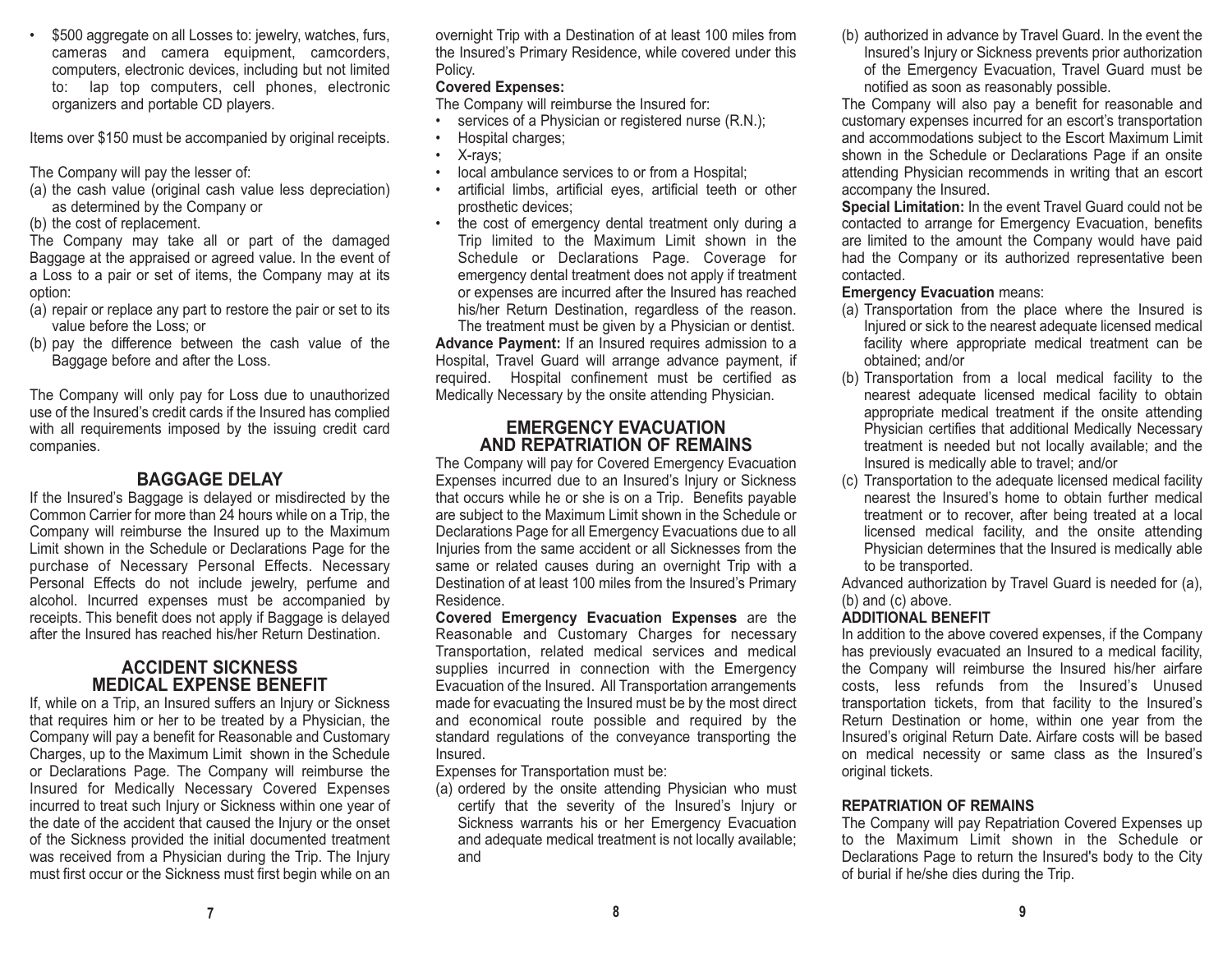**Repatriation Covered Expenses** include, but are not limited to, the reasonable and customary expenses for:

- (a) embalming;
- (b) cremation;
- (c) the most economical coffins or receptacles adequate for transportation of the remains; and
- (d) transportation of the remains, by the most direct and economical conveyance and route possible.

Travel Guard must make all arrangements and authorize all expenses in advance for this benefit to be payable.

**Special Limitation:** In the event the Company or the Company's authorized representative could not be contacted to arrange for Repatriation Covered Expenses, benefits are limited to the amount the Company would have paid had the Company or its authorized representative been contacted.

### **ACCIDENTAL DEATH ANDDISMEMBERMENT**

The Company will reimburse the Insured for this benefit for one of the Losses shown in the Table of Losses below if theInsured is Injured other than while riding as a passenger in or boarding or alighting from or struck or run down by a certified passenger aircraft provided by a regularly scheduled airline or charter and operated by a properly certified pilot. The Loss must occur within 180 days of the date of the accident which caused Injury. The Company will pay the percentage shown below of the Maximum Limit shown in the Schedule or Declarations Page. The accident must occur while the Insured is on the Trip and is covered under this Policy.

If more than one Loss is sustained by an Insured as a result of the same accident, only one amount, the largest applicable to the Losses incurred, will be paid. The Company will not pay more than 100% of the Maximum Limit for all Losses due to the same accident.

#### **Table of Losses**

| Loss of                                       | % of Maximum Limit |
|-----------------------------------------------|--------------------|
|                                               |                    |
|                                               |                    |
|                                               |                    |
|                                               |                    |
| Either Hand or Foot and Sight of One Eye 100% |                    |
|                                               |                    |
|                                               |                    |

"Loss" with regard to:

- (a) hand or foot means actual severance through or above the wrist or ankle joints; or
- (b) eye means entire and irrecoverable Loss of sight in that eye.

## **EXPOSURE**

The Company will pay a benefit for covered Losses as specified above which result from an Insured being unavoidably exposed to the elements due to an accidental Injury during the Trip. The Loss must occur within 180 days after the event which caused the exposure.

## **DISAPPEARANCE**

The Company will pay a benefit for Loss of life as specified above if the Insured's body cannot be located one year after a disappearance due to an accident during the Trip.

# **Section IIIDEFINITIONS**

**(Capitalized terms within this Policy are defined herein)** *"Actual Cash Value"* means purchase price less depreciation.

*"Baggage"* means luggage, travel documents, and personal possessions; whether owned, borrowed or rented, taken by the Insured on the Trip.

*"Business Partner"* means a person who: (1) is involved with the Insured or the Insured's Traveling Companion in a legal partnership; and (2) is actively involved in the daily management of the business.

*"Children" or "Child"* means the Insured's natural, step, foster, adopted children or grandchildren of any age.

*"City"* means an incorporated municipality having defined borders and does not include the high seas, uninhabited areas or airspace.

*"Common Carrier"* means an air, land or sea conveyance operated under a license for the transportation of passengers for hire and for which the Insured's ticket was purchased through the Travel Supplier.

*"Company"* means National Union Fire Insurance Company of Pittsburgh, Pa.

*"Complications of Pregnancy"* means conditions whose diagnoses are distinct from pregnancy but are adversely affected by pregnancy or are caused by pregnancy. These conditions include acute nephritis, nephrosis, cardiac decompensation, missed abortion and similar medical and surgical conditions of comparable severity. Complications of pregnancy also include nonelective cesarean section, ectopic pregnancy which is terminated and spontaneous

termination of pregnancy, which occurs during a period of gestation in which a viable birth is not possible.

Complications of pregnancy do not include false labor, occasional spotting, Physician-prescribed rest during the period of pregnancy, morning sickness, hyperemesis gravidarum, preeclampsia and similar conditions associated with the management of a difficult pregnancy not constituting a nosologically distinct complication of pregnancy.

*"Cruise"* means a vacation on a cruise ship.

*"Declarations Page"* means the document showing the Insured's travel arrangements and insurance benefits.

*"Departure Date"* means the date on which the Insured is originally scheduled to leave on his/her Trip. This date is specified in the travel documents.

*"Destination"* means any place where the Insured expects to travel to on his/her Trip as shown on the travel documents.

*"Domestic Partner"* means an opposite or a same-sex partner who is at least 18 years of age and has met all of the following requirements for at least 6 months:

- (a) resides with the Insured or Family Member; and
- (b) shares financial assets and obligations with the Insured or Family Member.

The Company may require proof of the domestic partner relationship in the form of a signed and completed Affidavit of Domestic Partnership.

*"Experimental or Investigative"* means treatments, devices or prescription medications which are recommended by a Physician, but are not considered by the medical community as a whole to be safe and effective for the condition for which the treatments, devices or prescription medications are being used. This includes any treatments, procedures, facilities, equipments, drugs, drug usage, devices or supplies not recognized as accepted medical practice, and any of those items requiring federal or other governmental agency approval not received at the time services are rendered.

 *"Family Member"* means the Insured's, or Traveling Companion's spouse, civil union partner, Domestic Partner, Child, daughter-in-law, son-in-law, brother, sister, mother, father, grandparent, step-grandparent, grandchild, stepgrandchild, step-child, step-brother, step-sister, stepparent, parent-in-law, brother-in-law, sister-in-law, aunt, step-aunt, uncle, step-uncle, niece, nephew, legal guardian, foster Child, ward, or legal ward.

*"Financial Default"* means the total cessation or partial suspension of operations due to insolvency, with or without the filing of a bankruptcy petition by a tour operator, Cruise line or airline.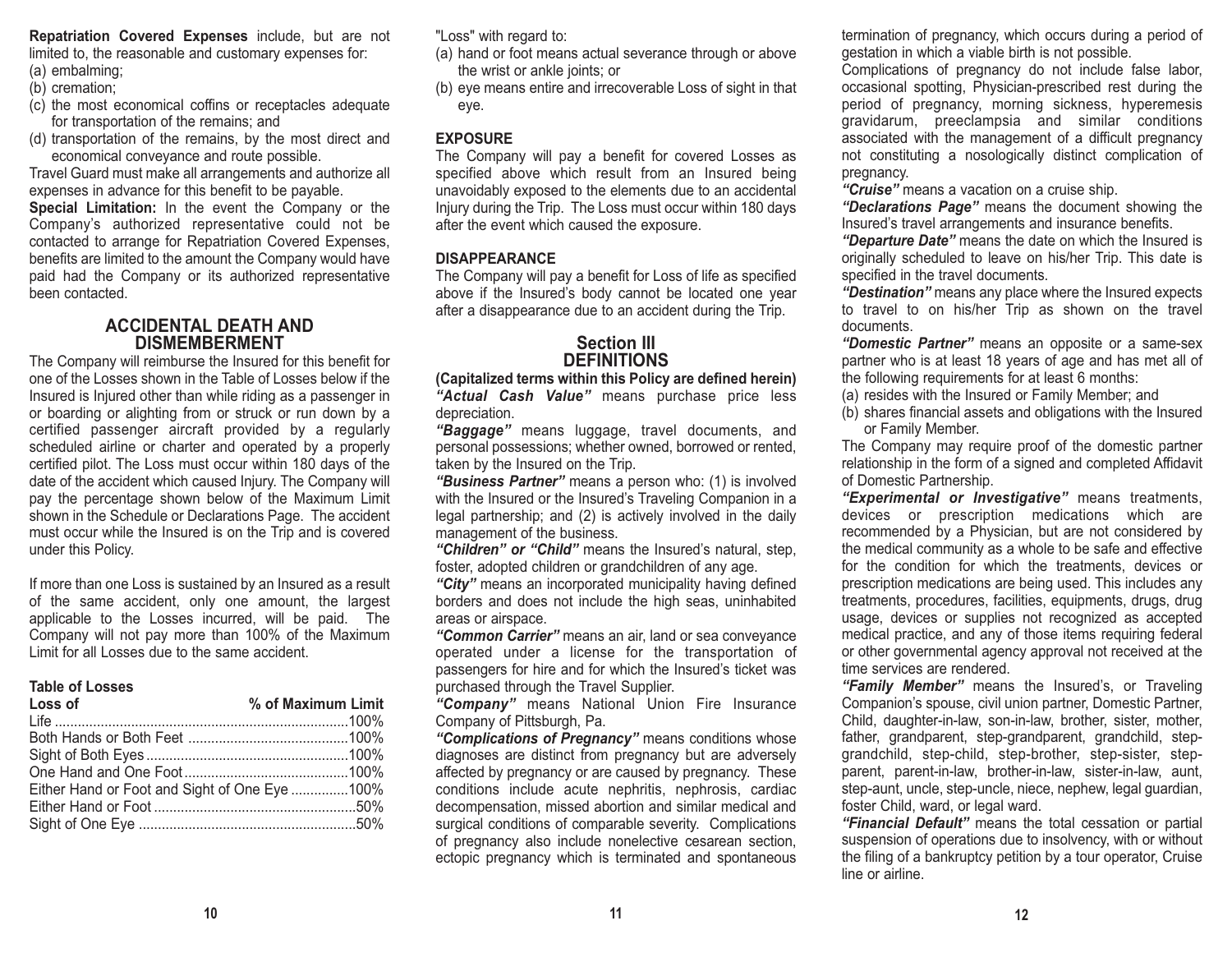*"Forfeited"* means the Insured's financial Loss of any whole or prorated prepaid, nonrefundable components of a Trip.

*"Hospital"* means a facility that:

- (a) is operated according to law for the care and treatment of sick or Injured people;
- (b) has organized facilities for diagnosis and surgery on its premises or in facilities available to it on a prearranged basis;
- (c) has 24 hour nursing service by registered nurses (R.N.'s); and
- (d) is supervised by one or more Physicians available at all times.

A hospital does not include:

- (a) a nursing, convalescent or geriatric unit of a hospital when a patient is confined mainly to receive nursing care;
- (b) a facility that is, other than incidentally, a clinic, a rest home, nursing home, convalescent home, home health care, or home for the aged; nor does it include any ward, room, wing, or other section of the hospital that is used for such purposes; or
- (c) any military or veterans hospital or soldiers home or any hospital contracted for or operated by any national government or government agency for the treatment of members or ex-members of the armed forces for whichno charge is normally made.

*"Hotel"* means any establishment used for the purpose of temporary, overnight lodging for which a fee is paid and reservations are required.

*"Inaccessible"* means an Insured cannot reach his/her Destination by the original mode of transportation.

*"Inclement Weather"* means any severe weather condition which delays the scheduled arrival or departure of a Common Carrier or prevents the Insured from reaching his/her Destination when traveling by a rented or owned vehicle.

*"Initial Trip Payment"* means the first payment made to the Insured's Travel Supplier toward the cost of the Insured's Trip.

*"Injury/Injured"* means a bodily injury caused by an accident occurring while the Insured's coverage under this Policy is in force and resulting directly and independently of all other causes of Loss covered by this Policy. The injury must be verified by a Physician.

*"Insured"* means a person:

- (a) for whom any required application form has been completed;
- (b) for whom any required plan cost has been paid;
- (c) for whom a Trip is scheduled; and
- (d) who is covered under this Policy.

*"Loss"* means Injury or damage sustained by the Insured as a consequence of one or more of the events against which the Company has undertaken to compensate the Insured.

*"Medically Necessary"* means that a treatment, service, or supply:

- (a) is essential for diagnosis, treatment, or care of the Injury or Sickness for which it is prescribed or performed;
- (b) meets generally accepted standards of medical practice;
- (c) is ordered by a Physician and performed under his or her care, supervision, or order; and
- (d) is not primarily for the convenience of the Insured, Physician, other providers or any other person.

*"Mental, Nervous or Psychological Disorder"* means a mental or nervous health condition including, but not limited to: anxiety, depression, neurosis, phobia, psychosis or any related physical manifestation.

*"Natural Disaster"* means a flood, hurricane, tornado, earthquake, volcanic eruption, fire, wildfire or blizzard that is due to natural causes.

*"Necessary Personal Effects"* means items, such as clothing and toiletry items, which are included in the Insured's Baggage and are required for the Insured's Trip. *"Normal Pregnancy or Childbirth"* means a pregnancy or childbirth that is free of complications or problems.

*"Physician"* means a licensed practitioner of medical, surgical, dental, services or the healing arts including accredited Christian Science Practitioner, acting within the scope of his/her license. The treating physician cannot be the Insured, a Traveling Companion, a Family Member, a Business Partner or retained by this Policyholder.

*"Primary Residence"* means an Insured's fixed, permanent and main home for legal and tax purposes.

*"Reasonable Additional Expenses"* means expenses for meals, taxi fares, essential telephone calls and lodging which are necessarily incurred as the result of a Trip Delay and which are not provided by the Common Carrier or any other party free of charge.

*"Reasonable and Customary Charges"* means expenses which:

- (a) are charged for treatment, supplies, or medical services Medically Necessary to treat the Insured's condition;
- (b) do not exceed the usual level of charges for similar treatment, supplies or medical services in the locality where the expenses are incurred; and
- (c) do not include charges that would not have been made if no insurance existed. In no event will the Reasonableand Customary Charges exceed the actual amount charged.

*"Return Date"* means the date on which the Insured is scheduled to return to the point where the Trip started or to a different specified Return Destination. This date is specified in the travel documents.

*"Return Destination"* means the place to which the Insured expects to return from his/her Trip as shown in the application form.

*"Schedule"* means the Schedule of Benefits which is shown at the beginning of this Policy.

*"Sickness"* means an illness or disease diagnosed or treated by a Physician.

*"Strike"* means a stoppage of work which:

- (a) is announced, organized, and sanctioned by a labor union; and
- (b) interferes with the normal departure and arrival of a Common Carrier.

This includes work slowdowns and sickouts. The Insured'sTrip Cancellation coverage must be effective prior to when the strike is foreseeable. A strike is foreseeable on the datelabor union members vote to approve a strike.

*"Terrorist Incident"* means an act of violence by any person acting on behalf of or in connection with any organization which is generally recognized as having the intent to overthrow or influence the control of any government, that is deemed terrorism by the United States Government other than civil disorder or riot, that is not an act of war, declared or undeclared, that results in Loss of life or major damage to property.

*"Transportation"* means any land, sea or air conveyance required to transport the Insured during an Emergency Evacuation. Transportation includes, but is not limited to, air ambulances, land ambulances and private motor vehicles.

*"Travel Supplier"* means the tour operator, Hotel, rental company, Cruise line or airline that provides prepaid travel arrangements for the Insured's Trip.

*"Traveling Companion"* means a person or persons with whom the Insured has coordinated travel arrangements and intends to travel with during the Trip. A group or tour leader is not considered a traveling companion unless the Insured is sharing room accommodations with the group or tour leader.

*"Trip"* means a period of travel away from home to a Destination outside the Insured's City of residence; the purpose of the trip is business or pleasure and is not to obtain health care or treatment of any kind; the trip has defined Departure and Return Dates specified when the Insured applies; the trip does not exceed 30 days; travel is primarily by Common Carrier and only incidentally by private conveyance.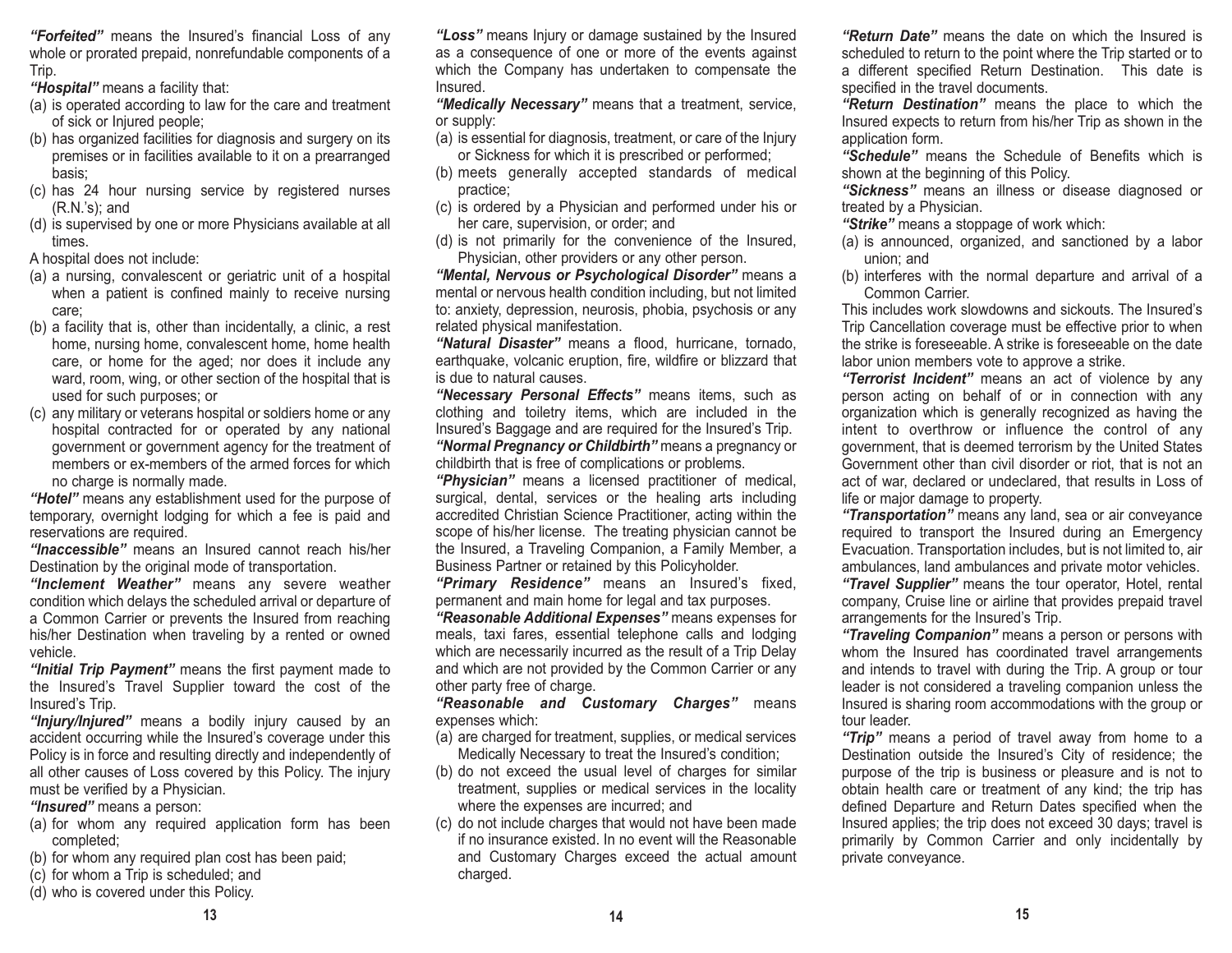*"Trip Cost"* means the dollar amount of Trip payments or deposits paid by the Insured prior the Insured's Trip Departure Date and shown on any required application form which is subject to cancellation penalties or restrictions. Trip cost will also include the cost of any subsequent prepaid payments or deposits paid by the Insured for the same Trip, after enrollment for coverage under this plan provided the Insured amends the application form to add such subsequent payments or deposits and pays any required additional plan cost prior to the Insured's Departure Date.

*"Unforeseen"* means not anticipated or expected and occurring after the effective date of coverage.

*"Uninhabitable"* means (1) the building structure itself is unstable and there is a risk of collapse in whole or in part; (2) there is exterior or structural damage allowing elemental intrusion, such as rain, wind, hail or flood; (3) immediate safety hazards have yet to be cleared, such as debris or downed electrical lines; (4) the rental property is without electricity, gas, sewer service or water; or (5) the Destination is Inaccessible.

*"Unused"* means the Insured's financial Loss of any whole, partial or prorated prepaid, nonrefundable components of a Trip that are not depleted or exhausted.

#### **Section IV EXCLUSIONS AND LIMITATIONSGENERAL EXCLUSIONS**

This plan does not cover any loss caused by or resulting from:

- (a) intentionally self-inflicted Injury, suicide, or attempted suicide of the Insured, while sane or insane;
- (b) Normal Pregnancy or Childbirth, other than Unforeseen Complications of Pregnancy, or elective abortion of the Insured, a Traveling Companion or a Family Member;
- (c) participation in professional athletic events, motor sport or motor racing, including training or practice for the same;
- (d) mountaineering where ropes or guides are normally used. The ascent or descent of a mountain requiring the use of specialized equipment, including but not limited to pick-axes, anchors, bolts, crampons, carabineers and lead or top-rope anchoring equipment;
- (e) war or act of war, whether declared or not, participation in a civil disorder, riot or insurrection;
- (f) operating or learning to operate any aircraft, as student, pilot or crew;
- (g) air travel on any air-supported device, other than a regularly scheduled airline or air charter company;
- (h) commission of or attempt to commit a felony by the Insured;
- (i) Mental, Nervous or Psychological Disorder;
- (j) if the Insured's tickets do not contain specific travel dates (open tickets);
- (k) being under the influence of drugs or narcotics, unless administered upon the advice of a Physician or intoxication above the legal limit;
- (l) any loss that occurs at a time when this coverage is not in effect;

(m)traveling for the purpose of securing medical treatment;

- (n) any Trip taken outside the advice of a Physician;
- (o) **PRE-EXISTING MEDICAL CONDITION EXCLUSION:** The Company will not pay for any loss or expense incurred as the result of an Injury, Sickness or other condition (excluding any condition from which death ensues) of an Insured, Traveling Companion, Business Partner or Family Member which, within the 60 day period immediately preceding and including the Insured's coverage effective date: (a) first manifested itself, worsened, became acute or had symptoms which would have prompted a reasonable person to seek diagnosis, care or treatment; (b) for which care or treatment was given or recommended by a Physician; (c) required taking prescription drugs or medicines, unless the condition for which the drugs or medicines are taken remains controlled without any change in the required prescription drugs or medicines.

### **PRE-EXISTING MEDICAL CONDITION EXCLUSION WAIVER**

The Company will waive the pre-existing medical condition exclusion if the following conditions are met:

- (1) This plan is purchased with Initial Trip Payment;
- (2) The amount of coverage purchased equals all prepaid nonrefundable payments or deposits applicable to the Trip at the time of purchase and the costs of any subsequent arrangements added to the same Trip are insured with payment or deposit for any subsequent Trip arrangements;
- (3) All Insured's are medically able to travel when this plan cost is paid.

This coverage will be terminated and no benefits will be paid under this Pre-existing Medical Condition Exclusion Waiver coverage if the full costs of all prepaid, nonrefundable Trip arrangements are not insured.

### *The following exclusions also apply to Trip Cancellation and Trip Interruption:*

Unless otherwise provided by this plan Benefits will not be provided for any loss resulting (in whole or in part) from:

- (a) travel arrangements canceled by an airline, Cruise line or tour operator, except as provided elsewhere in the plan;
- (b) changes in plans by the Insured, a Family Member or Traveling Companion for any reason;
- (c) financial circumstances of the Insured, a Family Member or a Traveling Companion;
- (d) any government regulation or prohibition;
- (e) an event which occurs prior to the Insured's coverage Effective Date;
- (f) failure of any tour operator, Common Carrier, person or agency to provide the bargained-for travel arrangements or to refund money due the Insured;
- (g) traveling for the purpose of securing medical treatment; (h) Financial Default.

## *The following exclusions apply to Baggage/Personal Effects and Baggage Delay:*

Benefits will not be provided for any Loss, or damage to, caused by, or resulting in whole or in part from:

- (a) animals, rodents, insects or vermin;
- (b) bicycles (except when checked with a Common Carrier);
- (c) motor vehicles, aircraft, boats, boat motors, ATV's and other conveyances;
- (d) artificial prosthetic devices, false teeth, any type of eyeglasses, sunglasses, contact lenses or hearing aids;
- (e) keys, notes, securities, accounts, currency, deeds, food stamps, bills, or other evidences of debt, or tickets;
- (f) money, stamps, stocks and bonds, postal or money orders;
- (g) property shipped as freight, or shipped prior to the Departure Date;
- (h) contraband, illegal transportation or trade;
- (i) items seized by any government, government official or customs official;
- (j) defective materials or craftsmanship;
- (k) normal wear and tear;
- (l) deterioration.

#### *The following exclusions also apply to the Accident Sickness Medical Expense Benefit:*

Unless otherwise provided by this plan Benefits will not be provided for the following:

- (a) routine physical examinations;
- (b) mental health care;
- (c) replacement of hearing aids, eye glasses, contact lenses and sunglasses;
- (d) routine dental care;
- (e) any service provided by the Insured, a Family Member or Traveling Companion;
- (f) alcohol or substance abuse or treatment for the same;
- (g) Experimental or Investigative treatment procedures;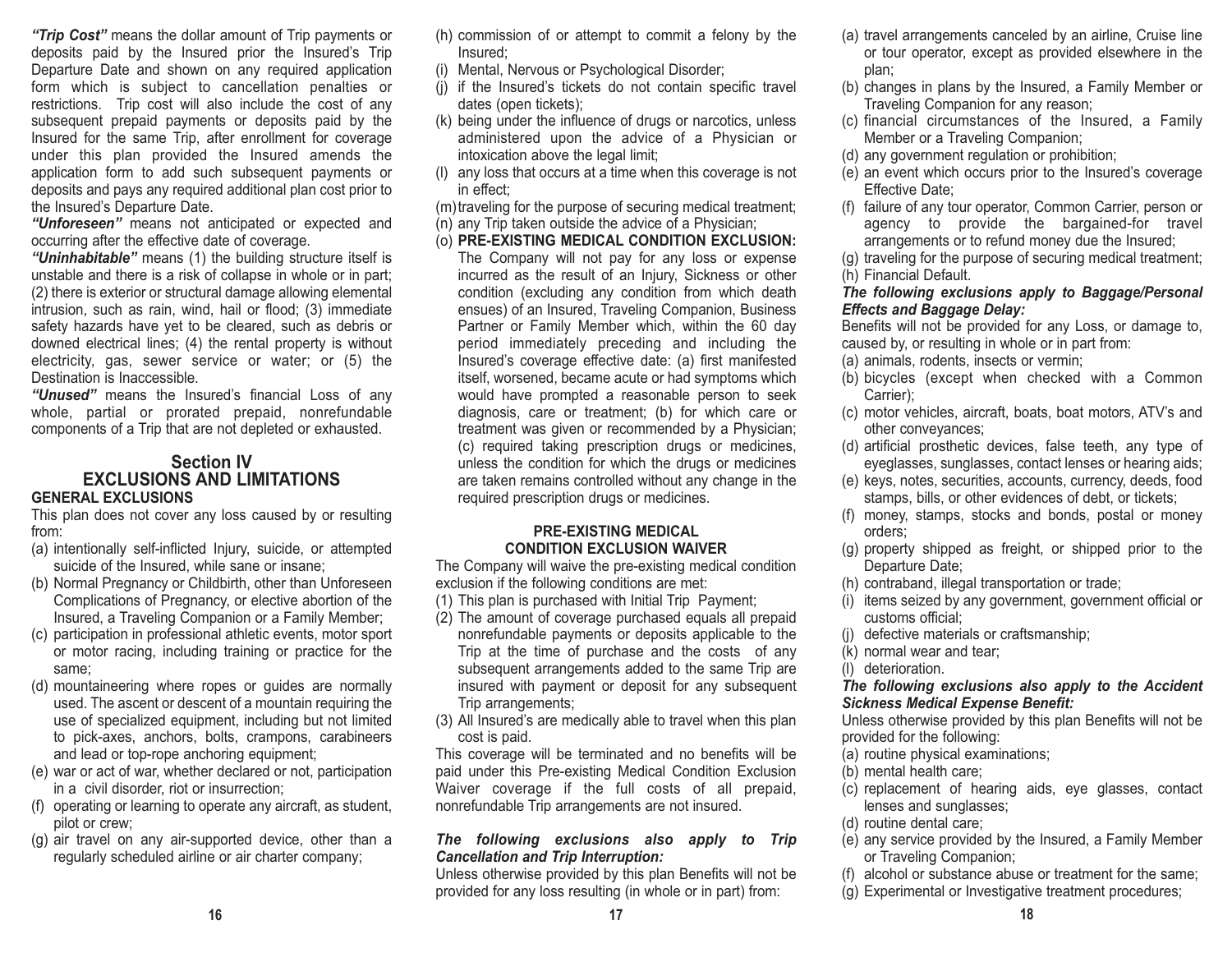- (h) care or treatment which is not Medically Necessary, except for related reconstructive surgery resulting from trauma, infection or disease;
- (i) coverage for Trips less than 100 miles from the Insured's Primary Residence;

(j) traveling for the purpose of securing medical treatment.

#### *The following exclusions also apply to the Emergency Evacuation Benefit:*

Benefits will not be provided for the following:

- (a) coverage for Trips less than 100 miles from the Insured's Primary Residence;
- (b) traveling for the purpose of securing medical treatment.

#### *The following exclusions also apply to Accidental Death and Dismemberment:*

Benefits will not be provided for the following:

- (a) loss caused by or resulting directly or indirectly from Sickness or disease of any kind;
- (b) stroke or cerebrovascular accident or event, cardiovascular accident or event, myocardial infarction or heart attack, coronary thrombosis or aneurysm;
- (c) traveling for the purpose of securing medical treatment.

#### **EXCESS INSURANCE LIMITATION**

The insurance provided by this Policy for all coverages except Trip Cancellation, Trip Interruption and Baggage & Personal Effects shall be in excess of all other valid andcollectible insurance or indemnity. If at the time of the occurrence of any Loss payable under this Policy there is other valid and collectible insurance or indemnity in place, the Company shall be liable only for the excess of the amount of Loss, over the amount of such other insurance or indemnity and applicable deductible.

## **Section VPAYMENT OF CLAIMS**

**Claim Procedures: Notice of Claim:** The Insured must call Travel Guard as soon as reasonably possible, and be prepared to describe the Loss, the name of the company that arranged the Trip (i.e., tour operator, Cruise line, or charter operator), the Trip dates, purchase date and the amount that the Insured paid. Travel Guard will fill in the claim form and forward it to the Insured for his or her reviewand signature. The completed form should be returned to Travel Guard, PO Box 47, Stevens Point, WI 54481 (telephone 1.866.385.4839).

All accident, health, and life claims will be administered by AIG Claims Inc., in those states where it is licensed.

**Claim Procedures: Proof of Loss:** The claim forms must be sent back to Travel Guard no more than 90 days after a covered Loss occurs or ends, or as soon after that as is reasonably possible. All claims under this Policy must be submitted to Travel Guard no later than one year after the date of Loss or insured occurrence or as soon asreasonably possible. If Travel Guard has not provided claim forms within 15 days after the notice of claim, other proofs of Loss should be sent to Travel Guard by the date claim forms would be due. The proof of Loss should include written proof of the occurrence, type and amount of Loss, the Insured's name, the participating organization name, and policy number. The Insured must return all unused, nonrefundable tickets.

**Payment of Claims: When Paid:** Claims will be paid as soon as Travel Guard receives complete proof of Loss and verification of age.

**Payment of Claims: To Whom Paid:** Benefits are payable to the Insured who applied for coverage and paid any required plan cost. Any benefits payable due to that Insured's death will be paid to the survivors of the first surviving class of those that follow:

- (a) the beneficiary named by that Insured and on file with Travel Guard
- (b) to his/her spouse, if living. If no living spouse, then
- (c) in equal shares to his/her living children. If there are none, then
- (d) in equal shares to his/her living parents. If there are none, then
- (e) in equal shares to his/her living brothers and sisters. If there are none, then
- (f) to the Insured's estate.

If a benefit is payable to a minor or other person who is incapable of giving a valid release, the Company may pay up to \$3,000 to a relative by blood or connection by marriage who has assumed care or custody of the minor or responsibility for the incompetent person's affairs. Any payment the Company makes in good faith fully discharges the Company to the extent of that payment.

Accident Sickness Medical Expense and Emergency Evacuation benefits may be payable directly to the provider. However, the provider: (a) must comply with the statutory provision for direct payment; and (b) must not have been paid from any other sources.

**Trip Cancellation and Trip Interruption Proof of Loss:** The Insured must provide Travel Guard documentation of the cancellation or interruption and proof of the expenses incurred. The Insured must provide proof of payment for the Trip such as canceled check or credit card statements, proof of refunds received, copies of applicable tour operator or Common Carrier cancellation policies, and any other

information reasonably required to prove the Loss. Claims involving Loss due to Sickness, Injury, or death require signed patient (or next of kin) authorization to release medical information and an attending Physician's statement. The Insured must provide Travel Guard with all unused air, rail, cruise or other tickets if he/she is claiming the value of those unused tickets.

**Trip Delay Proof of Loss:** The Insured must provide Travel Guard documentation of the delay from the airline, Cruise line, etc., as to the reason for the delay and proof of the expenses incurred. The Insured must provide Travel Guard with all original receipts, copies of receipts or a list of the expenses incurred that gives the amount paid, what the payment was for, and the date of the payment. Claims involving Loss due to Sickness, Injury or death require signed patient (or next of kin) authorization to release medical information and an attending Physician's statement.

**Baggage and Personal Effects Proof of Loss:** The Insured must: (a) report theft Losses to police or other local authorities as soon as possible; (b) take reasonable steps to protect his/her Baggage from further damage and make necessary and reasonable temporary repairs; (The Company will reimburse the Insured for those expenses. The Company will not pay for further damage if the Insured fails to protect his/her Baggage); (c) allow the Company to examine the damaged Baggage and/or the Company may require the damaged item to be sent in the event of payment; (d) send sworn proof of Loss as soon as possible from date of Loss, providing amount of Loss, date, time, and cause of Loss, and a complete list of damaged or lost items and (e) in the event of theft or unauthorized use of the Insured's credit cards, the Insured must notify the credit card company immediately to prevent further unlawful activity.

**Baggage Delay Proof of Loss:** The Insured must provide documentation of the delay or misdirection of Baggage by the Common Carrier and receipts for the Necessary Personal Effects purchases.

#### **The following provisions apply to Baggage/Personal Effects and Baggage Delay:**

**Notice of Loss.** If the Insured's property covered under this Policy is lost or damaged, the Insured must:

- (a) notify Travel Guard as soon as possible;
- (b) take immediate steps to protect, save and/or recover the covered property;
- (c) give immediate notice to the carrier or bailee who is or may be liable for the Loss or damage;
- (d) notify the police or other authority in the case of robbery or theft within 24 hours.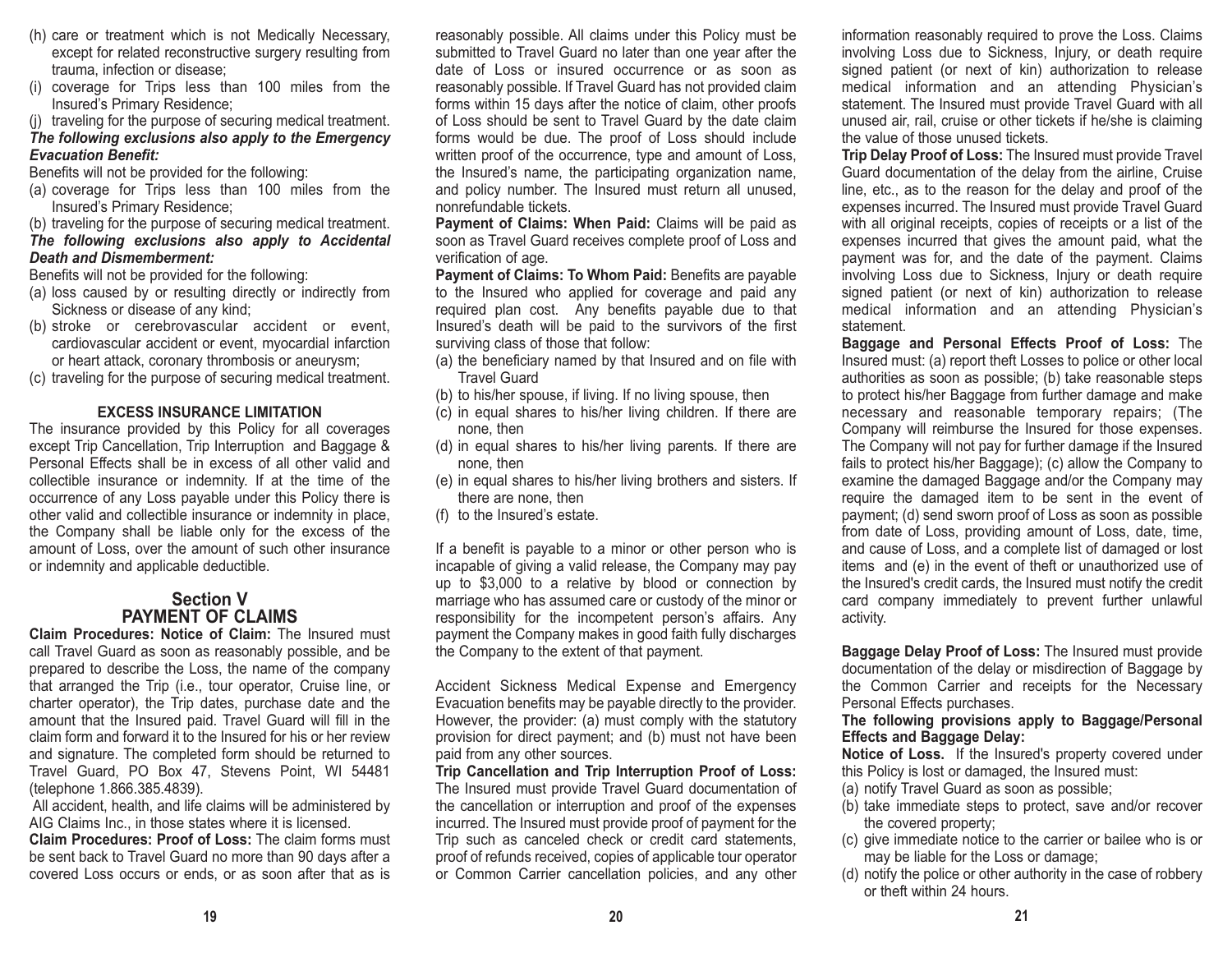**Proof of Loss.** The Insured must furnish Travel Guard withproof of Loss. Proof of Loss includes police or other local authority reports or documentation from the appropriate party responsible for the Loss. It must be filed within 90 days from the date of Loss. Failure to comply with these conditions shall not invalidate any claims under this Policy. **Settlement of Loss.** Claims for damage and/or destruction shall be paid immediately after proof of the damage and/or destruction is presented to Travel Guard. Claims for lost property will be paid after the lapse of a reasonable time if the property has not been recovered. The Insured must present acceptable proof of Loss and the value.

**Valuation.** The Company will not pay more than the Actual Cash Value of the property at the time of Loss. At no time will payment exceed what it would cost to repair or replace the property with material of like kind and quality.

**Disagreement Over Size of Loss.** If there is a disagreement about the amount of the Loss, either the Insured or the Company can make a written demand for an appraisal. After the demand, the Insured and the Company each select their own competent appraiser. After examining the facts, each of the two appraisers will give an opinion on the amount of the Loss. If they do not agree, they will select an arbitrator. Any figure agreed to by 2 of the 3 (the appraisers and the arbitrator) will be binding. The appraiser selected by the Insured is paid by the Insured. The Company will pay the appraiser it chooses. The Insured will share with the Company the cost for the arbitrator and the appraisal process.

**Benefit to Bailee.** This insurance will in no way inure directly or indirectly to the benefit of any carrier or other bailee.

**Accident Sickness Medical Expense, Emergency Evacuation & Repatriation of Remains and Accidental Death and Dismemberment Proof of Loss:** The Insuredmust provide Travel Guard with: (a) all medical bills and reports for medical expenses claimed; and (b) a signed patient authorization to release medical information to Travel Guard.

**The following provision applies to Trip Cancellation, Trip Interruption, Accident Sickness Medical Expense, Baggage Delay, Baggage and Personal Effects, Emergency Evacuation & Repatriation of Remains:**

**Subrogation** - To the extent the Company pays for a Loss suffered by an Insured, the Company will take over the rights and remedies the Insured had relating to the Loss. This is known as subrogation. The Insured must help the Company preserve its rights against those responsible for its Loss. This may involve signing any papers and taking any other steps the Company may reasonably require. If the Company takes over an Insured's rights, the Insured must sign an appropriate subrogation form supplied by the Company.

As a condition to receiving the applicable benefits listed above, as they pertain to this Subrogation provision, the Insured agrees, except as may be limited or prohibited by applicable law, to reimburse the Company for any such benefits paid to or on behalf of the Insured, if such benefits are recovered, in any form, from any Third Party or Coverage.

The Company will not pay or be responsible, without its written consent, for any fees or costs associated with the pursuit of a claim, cause of action or right by or on behalf of an Insured or such other person against any Third Party or Coverage.

**Coverage** - as used in this Subrogation section, means no fault motorist coverage, uninsured motorist coverage, underinsured motorist coverage, or any other fund or insurance policy except coverage provided under this Policy and any fund or insurance policy providing the Insured with coverage for any claims, causes of action or rights the Insured may have against the Company.

**Third Party** - as used in this Subrogation section, means any person, corporation or other entity (except the Insured and the Company).

#### **Section VIGENERAL PROVISIONS**

**Entire Contract: Changes:** This Policy, Schedule of Benefits or Declarations Page, Application Form and any attachments are the entire contract of insurance. No agent may change it in any way. Only an officer of the Company can approve a change. Any such change must be shown in this Policy or its attachments.

Acts of Agents. No agent or any person or entity has authority to accept service of the required proof of loss or demand arbitration on the Company's behalf nor to alter, modify or waive any of the provisions of this Policy.

**Company's Recovery Rights.** In the event of a payment under this Policy, the Company is entitled to all rights of recovery that the Insured, or the person to whom payment was made, has against another. The Insured must sign and deliver to the Company any legal papers relating to that recovery, do whatever is necessary to help the Company exercise those rights, and do nothing after the loss to harm the Company's rights. When an Insured has been paid benefits under this Policy but also recovers from another policy, the amount recovered from the other policy shall be held in trust for the Company by the Insured and

reimbursed to the Company the extent of the Company's payment.

**Physical Examination and Autopsy.** The Company at its own expense has the right and opportunity to examine the person of any Insured whose Loss is the basis of claim under this Policy when and as often as it may reasonably require during the pendency of the claim and to perform an autopsy in case of death where it is not forbidden by law. **Beneficiary Designation and Change.** The Insured's

beneficiaries are the persons designated by the Insured and on file with Travel Guard or the beneficiaries as shownin the Payment of Claim: To Whom Paid provision.

An Insured over the age of majority and legally competent may change his or her beneficiary designation at any time, without the consent of the designated beneficiaries, unless an irrevocable designation has been made, by providing Travel Guard with a written request for change. When the request is received, whether the Insured is then living or not, the change of beneficiary will relate back to and take effect as of the date of execution of the written request, but without prejudice to the Company on account of any payment made by it prior to receipt of the request.

**Assignment.** An Insured may not assign any of his or her rights, privileges or benefits under this Policy.

**Misstatement of Age.** If premiums for the Insured are based on age and the Insured has misstated his or her age, there will be a fair adjustment of premiums based on his or her true age. If the benefits for which the Insured is insured are based on age and the Insured has misstated his or her age, there will be an adjustment of said benefit based on his or her true age. The Company may require satisfactory proof of age before paying any claim.

**Legal Actions.** No action at law or in equity may be brought to recover on this Policy prior to the expiration of 60 days after written proof of Loss has been furnished in accordance with the requirements of this Policy. No such action may be brought after the expiration of 3 years after the time written proof of loss is required to be furnished.

**Arbitration.** Notwithstanding anything in this coverage to the contrary, any claim arising out of or relating to this contract, or its breach, may be settled by arbitration, if mutually acceptable administered by the American Arbitration Association in accordance with its Commercialrules except to the extent provided otherwise in this clause. Judgment upon the award rendered in such arbitration may be entered in any court having jurisdiction thereof. All fees and expenses of the arbitration shall be borne by the parties equally. However, each party will bear the expense of its own counsel, experts, witnesses, and preparation and presentation of proofs. The arbitrators are precluded from awarding punitive, treble or exemplary damages, however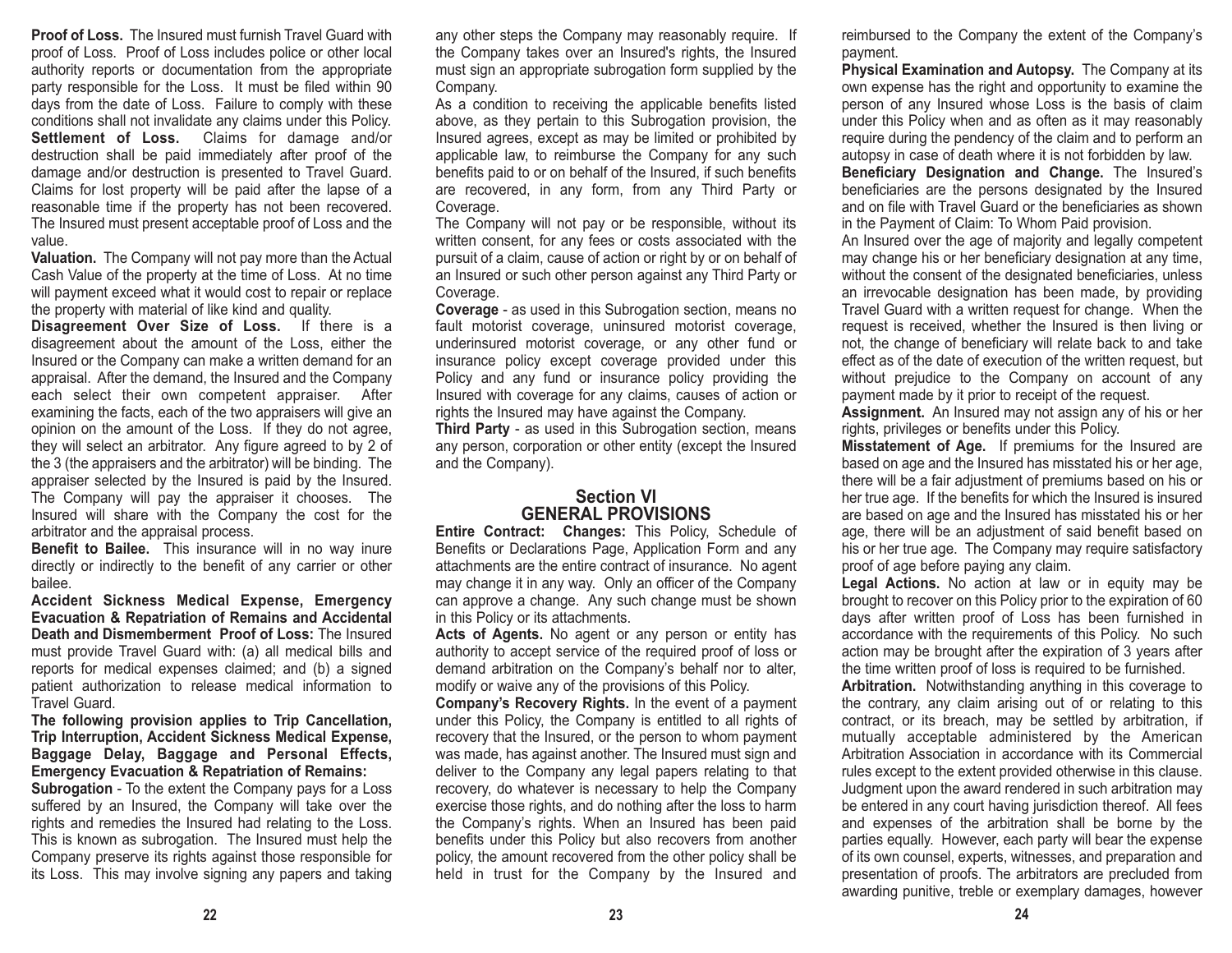so denominated. If more than one Insured is involved in thesame dispute arising out of the same Policy and relating to the same Loss or claim, all such Insureds will constitute and act as one party for the purposes of the arbitration. Nothing in this clause will be construed to impair the rights of the Insureds to assert several, rather than joint, claims or defenses.

**Concealment or Fraud.** The Company does not provide coverage if the Insured has intentionally concealed or misrepresented any material fact or circumstance relating to this Policy or claim.

**Payment of Premium.** Coverage is not effective unless all premium due has been paid to Travel Guard prior to a date of Loss or insured occurrence.

**Termination of this Policy.** Termination of this Policy will not affect a claim for Loss if coverage was purchased while this Policy was in force.

**Transfer of Coverage.** Coverage under this Policy cannot be transferred by the Insured to anyone else.

**Insurance With Other Insurers:** If there is other validcoverage with another insurer that provides coverage for the same Loss, the Company will pay only the proportion of the Loss that this Company's Limit for that Loss bears to the total limit of all insurance covering that Loss, plus such portion of the premium paid that exceeds the pro-rata portion for the benefits so determined.

**Controlling Law:** Any part of this Policy that conflicts with the state law where this Policy is issued is changed to meet the minimum requirements of that law.

# **STATE NOTICES**

#### **Notice to Georgia Residents:**

The Arbitration provision in General Provisions section is deleted in its entirety.

#### **Notice to Louisiana Residents:**

The Children/Child definition is amended to delete the term "children from a civil union".

The Domestic Partner definition is deleted in its entirety. The Family Member definition is amended to delete Domestic Partner and civil union partner.

The Disagreement Over Size of Loss provision in the Claims section is deleted in its entirety.

The Subrogation provision is amended by adding the following: The Company's right of subrogation will not be enforced until the Insured has been made whole, as determined by a court of law, as a result of the Loss. The Company agrees to pay our portion of the Insured's attorneys' fee or other costs associated with a claim or

lawsuit to the extent that we recover any portion of the benefits paid under the policy pursuant to our right of subrogation.

# **Notice to Maine Residents:**

The Effective & Termination Date provision is amended to replace the Termination Date time frames of 11:59 p.m. with 12:01 a.m.

The definition for Actual Cash Value is deleted in it entirety and replace with the following:

Actual Cash Value means the replacement cost of an insured item of property at the time of loss, less the value of Physical Depreciation as to the item damaged. "Physical Depreciation" means a value as determined according to standard business practices.

# **Notice to South Dakota Residents:**

The definition of "Physician" is amended to add "unless he or she is the only doctor in the area provided that the doctor is acting within the scope of practice".

The drugs, narcotics or alcohol exclusion in the General Exclusions and the alcohol or substance abuse or treatment for the same" exclusion in the Medical Expense Benefit exclusions are deleted in their entirety.

The "Legal Actions" provision is amended to replace the expiration period of 3 years with 6 years.

The "Arbitration provision" is amended to state that the results of any arbitration are non-binding.

# **Notice to Texas Residents:**

The Pre-Existing Medical Condition Exclusion is amended to remove "first manifested itself" and to replace "reasonable person" with "ordinarily prudent person".

The Proof of Loss Provision is amended by add the following:

The Company will acknowledge receipt of the notice of claim in writing within 15 business days after the Company receives the claim. The Company will notify a claimant in writing of the acceptance or rejection of a claim not later than the 15th business day after the date the Company receives all required documentation to secure final proof of loss. If the Company rejects the claim, the required notice will state the reasons for the rejection. If the Company is unable to accept or reject the claim within that time period, the Company will notify the claimant of the reasons that additional time is needed. The Company will accept or reject the claim not later than the 45th day after the claimant is notified. If the claim is accepted, the Company will pay the claim within 5 days of the notice of acceptance. If payment of the claim is delayed, the Company will pay

the claim plus 18% interest per year, plus reasonable attorney fees. If a lawsuit is filed, such attorney fees shall be taxed as part of the costs in the case.

The Legal Actions provision is amended to change the expiration period from 60 days to 90 days.

The Arbitration provision is amended to replace the term "party" with "Insured and Company". The Arbitration provision is further amended add the following: Arbitration must be held in Texas for Texas Insureds unless mutually agreed upon to an alternate site.

The following provisions are added:

TEXAS LAWS GOVERN POLICIES. Any contract of insurance payable to any citizen or inhabitant of this State by any insurance company or corporation doing business within this State shall be held to be a contract made andentered into under and by virtue of the laws of this State relating to insurance, and governed hereby, notwithstanding such policy or contract of insurance may provide that the contract was executed and the premiums and policy (in case it becomes a demand) should be payable without this State, or at the home office of the company or corporation issuing the same.

ELECTED OFFICIALS. An insurer may not cancel or refuse to renew an insurance policy based solely on the fact that the policyholder is an elected official.

### **53593DBG**

#### **IMPORTANT NOTICE**

To obtain information or make a complaint:

You may call National Union Fire Insurance Company of Pittsburgh, Pa.'s toll free telephone number for information or to make a complaint at:

### **1-800-551-0824**

You may contact the Texas Department of Insurance to obtain information on companies, coverages, rights or complaints at:

#### **1-800-252-3439**

You may write the Texas Department of Insurance: P. O. Box 149104Austin, TX 78714-9104 Fax: (512) 475-1771 Web: http://www.tdi.state.tx.us E-mail: ConsumerProtection@tdi.state.tx.us

## **PREMIUM OR CLAIM DISPUTES:**

Should you have a dispute concerning your premium or about a claim you should contact the Company first. If the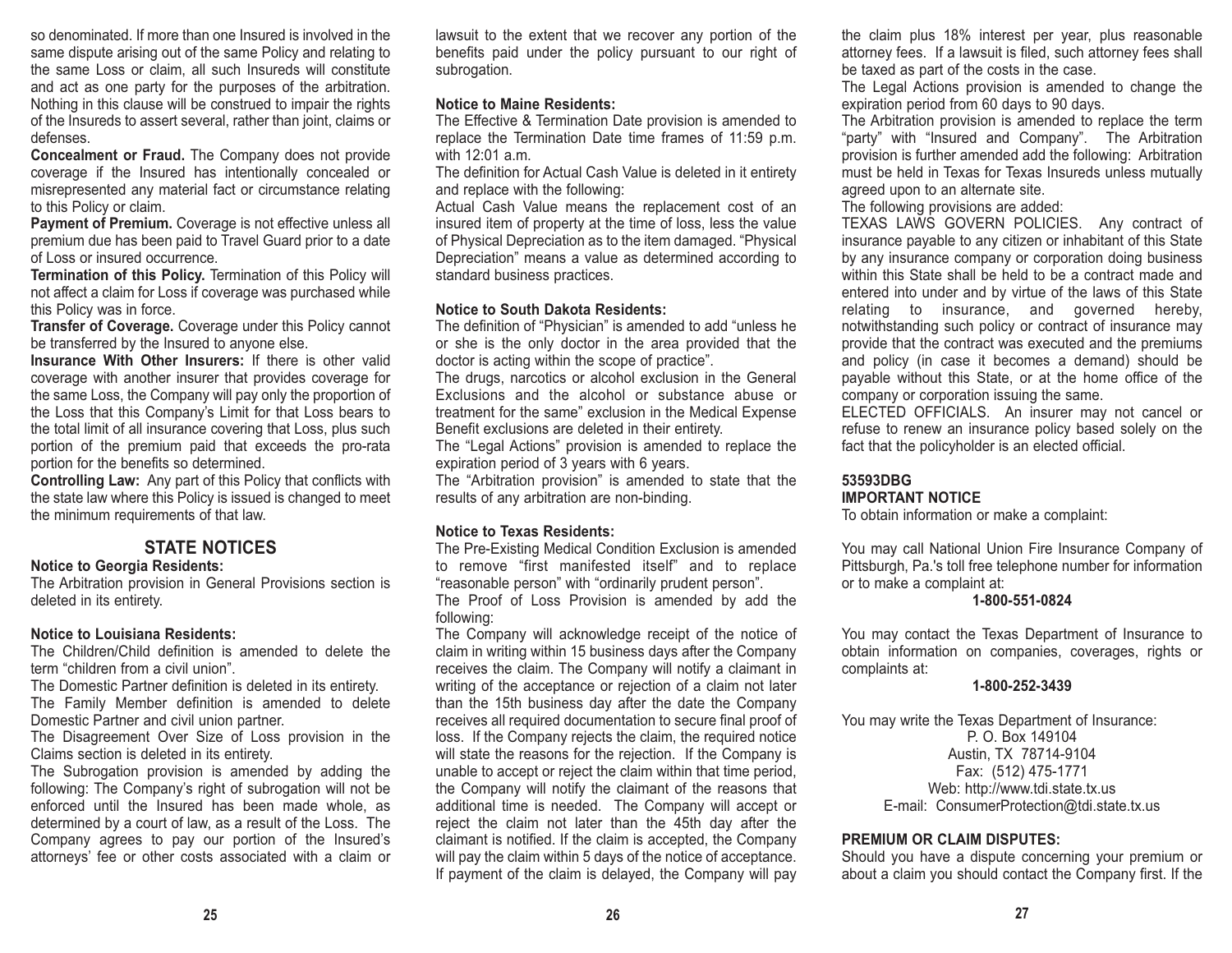dispute is not resolved, you may contact the Texas Department of Insurance.

## **ATTACH THIS NOTICE TO YOUR POLICY:**

This notice is for information only and does not become a part or condition of the attached document.

### **AVISO IMPORTANTE**

Para obtener informacion o para someter una queja:

Usted puede llamar al numero de telefono gratis de National Union Fire Insurance Company of Pittsburgh, Pa. para informacion o para someter una queja al: **1-800-551-0824**

Puede communicarse con el Departamento de Seguros de Texas para obtener informacion acerca de companias, coberturas, derechos o quejas al:

#### **1-800-252-3439**

Puede escribir al Departamento de Seguros de Texas: P. O. Box 149104Austin, TX 78714-9104 Fax: (512) 475-1771 Web: http://www.tdi.state.tx.us E-mail: ConsumerProtection@tdi.state.tx.us

#### **DISPUTAS SOBRE PRIMAS O RECLAMOS:**

Si tiene una disputa concerniente a su prima o a un reclamo, debe comunicarse con la compania primero. Si no se resuelve la disputa, puede entonces communicarse con el departamento (TDI).

#### **UNA ESTE AVISO A SU POLIZA:**

Este aviso es solo para proposito de informacion y no se convierte en parte o condicion del documento adjunto.

## **Notice to Utah Residents:**

The definition of Children/Child with respect to adopted children is amended as follows: "adopted children from the moment of birth".

The definition of Complications of Pregnancy is amended to read as follows:

"Complications of Pregnancy" means diseases or conditions whose diagnoses are distinct from pregnancy but are adversely affected or caused by pregnancy and not associated with a normal pregnancy.

These conditions include acute nephritis, nephrosis, cardiac decompensation, ectopic pregnancy which is terminated and spontaneous termination of pregnancy, which occurs during a period of gestation in which a viable birth is not possible, puerperal infection, eclampsia, preeclampsia and toxemia.

Complications of pregnancy do not include false labor, occasional spotting, Physician-prescribed rest during the period of pregnancy, morning sickness, and conditions of comparable severity associated with the management of a difficult pregnancy.

The definition of Hospital is deleted and replaced with "Hospital means a facility that is duly licensed as a hospital and operating within the scope of that license".

The definition Mental Nervous or Psychological Disorder is replaced with the following: means neurosis, psychoneurosis, psychosis, or any other mental or emotional disease or disorder which does not have ademonstrable organic cause.

The Claim Procedures Proof of Loss provision is replaced with the following language:

The claim forms must be sent back to Travel Guard nomore than 90 days after a covered Loss occurs or ends, or as soon after that as is reasonably possible. All claims under this Policy must be submitted to Travel Guard no later than one year after the date of Loss or insured occurrence or as soon as reasonably possible. Failure to give notice or file proof of loss as required does not bar recovery under this Policy if the Company fails to show it was prejudiced by the failure. If Travel Guard has not provided claim forms within 15 days after the notice of claim, other proofs of Loss should be sent to Travel Guard by the date claim forms would be due. The proof of Loss should include written proof of the occurrence, type and amount of Loss, the Insured's name, and policy number. The Insured must return all unused, nonrefundable tickets. The General Exclusion for participation in a riot or insurrection and commission of or attempt to commit a felony is amended to include voluntary participation or commission.

## **Notice to Vermont Residents:**

All references to "Reasonable and Customary" are deleted and replaced with "Reasonable and Necessary" and the definition is amended to remove item (b) do not exceed the usual level of charges for similar treatment, supplies or medical services in the locality where the expenses are incurred.

The Disagreement over Size of Loss provision is amended to add "This will be binding only if both parties agree prior to the appraisal/arbitration process.

The "Payment of Claims: When Paid" provisions are amended to add "The Company shall mail payment in the amount agreed to the Insured within ten (10) days, unless a further delay is mandated under an order by a court of competent jurisdiction or required by law.

The Physical Examination and Autopsy provision is amended to add "unless forbidden by law or religion". VERMONT MANDATORY ENDORSEMENTCIVIL UNIONS

Vermont law requires that health insurers offer coverage to parties to a Civil Union that is equivalent to coverage provided to married persons.

1. The definition of Civil Union is added to and made apart of the Definitions section.

Civil Union – means that two eligible persons have established a relationship pursuant to 15 V.S.A. chapter 23 of Vermont's Statues and may receive the benefits and protections and be subject to the responsibilities of spouses.

2. The definition of Party(ies) to a Civil Union is added to and made a part of the Definitions section. Party(ies) to a Civil Union – means an Insured who has established a Civil Union with another person pursuant to 15 V.S.A. chapter 23 and 18 V.S.A. chapter 106.

3. The definitions, terms, conditions or any other provisions of this Policy, and/or Riders and Endorsements to which this mandatory Endorsement is attached are hereby amended and superseded as follows:

Terms that mean or refer to a marital relationship, or that may be construed to mean or refer to a marital relationship, such as "marriage", "spouse", "husband", "wife", "dependent", "next of kin", "relative", "beneficiary", "survivor", "immediate family" and any other such terms include the relationship created by a Civil Union.

Terms that mean or refer to the inception or dissolution of a marriage, such as "date of marriage", "divorce decree", "termination of marriage" and any other such terms include the inception or dissolution of a Civil Union.

Terms that mean or refer to family relationships arising from a marriage, such as "family", "immediate family", "dependent", "children", "next of kin", "relative", "beneficiary", "survivor" and any other such terms include family relationships created by a Civil Union.

4. As provided in this Endorsement the term child or covered child shall mean a child (natural, stepchild, legally adopted child, a minor, or a disabled child) who is: (1) dependent on the Insured for support and maintenance; and (2) born to or brought to: (a) a marriage; or (b) a Civil Union established according to Vermont law.